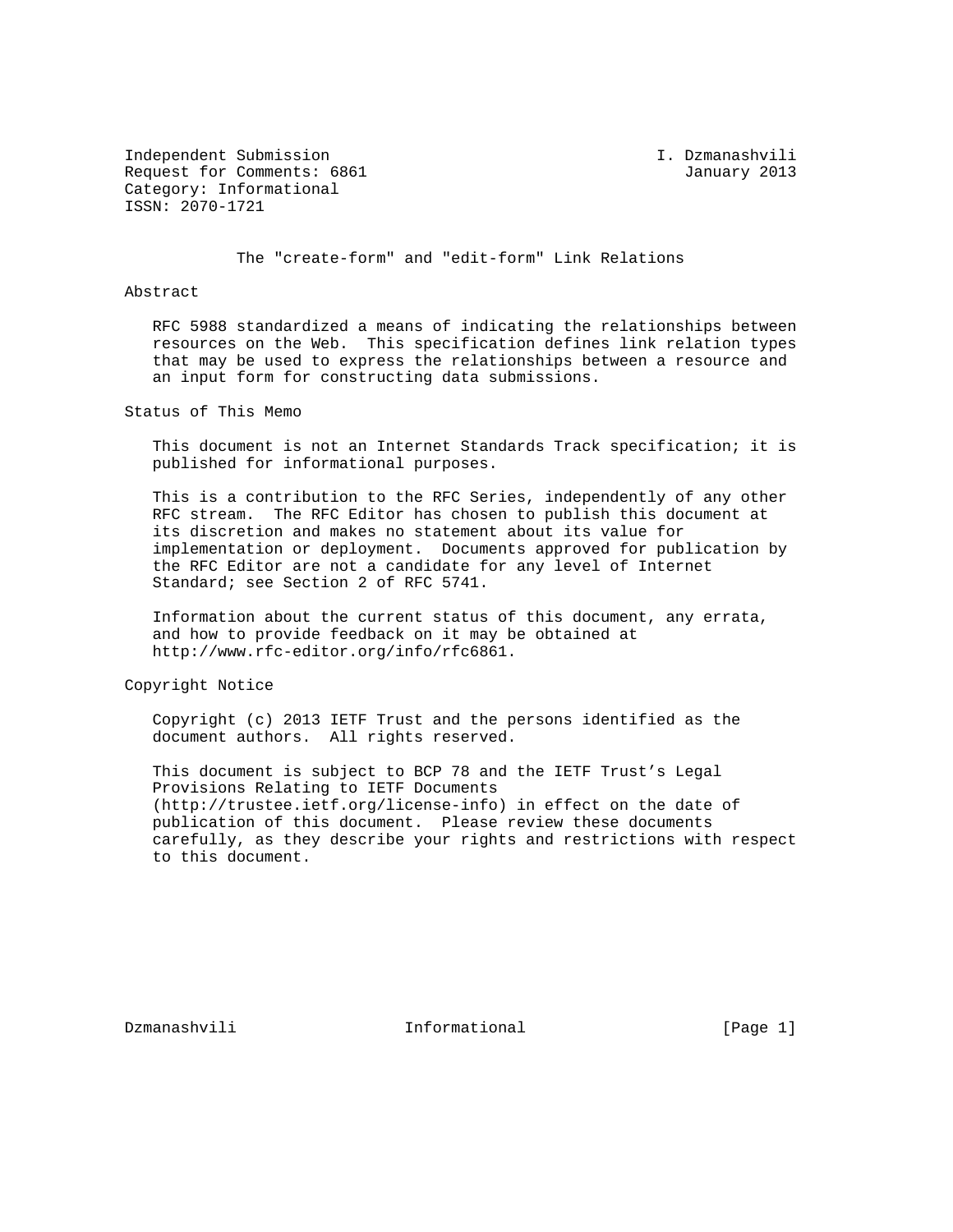## Table of Contents

|  | 3.1.1. Using the "create-form" Link Relation 3      |
|--|-----------------------------------------------------|
|  | 3.2. The "edit-form" Link Relation Type 3           |
|  | $3.2.1.$ Using the "edit-form" Link Relation 4      |
|  |                                                     |
|  |                                                     |
|  | 4.1. The Link Relation Registration "create-form" 4 |
|  | 4.2. The Link Relation Registration "edit-form" 5   |
|  |                                                     |
|  |                                                     |
|  |                                                     |
|  |                                                     |
|  |                                                     |

## 1. Introduction

 RFC 5988 [RFC5988] standardized a means of indicating the relationships between resources on the Web. This specification defines link relation types that may be used to express the relationships between a resource and an input form for constructing data submissions.

 The "create-form" and "edit-form" link relations are intentionally generic, and they can be used with multiple media types in a wide variety of use cases.

2. Notational Conventions

 The key words "MUST", "MUST NOT", "REQUIRED", "SHALL", "SHALL NOT", "SHOULD", "SHOULD NOT", "RECOMMENDED", "MAY", and "OPTIONAL" in this document are to be interpreted as described in [RFC2119].

Dzmanashvili 1000 Informational 1000 Informational [Page 2]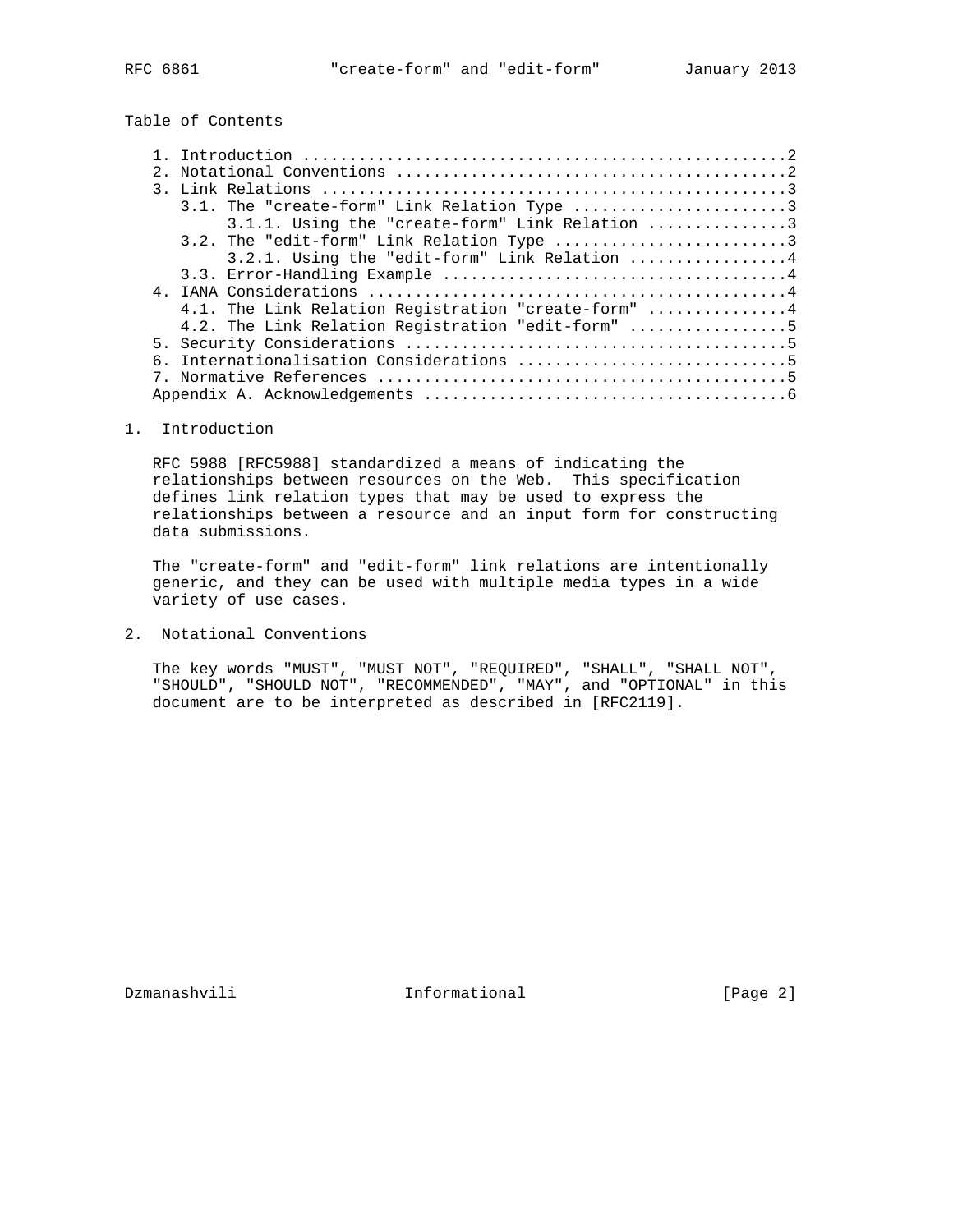3. Link Relations

The following link relations are defined.

3.1. The "create-form" Link Relation Type

 When included in a response, the "create-form" link relation indicates a target resource that represents a form that can be used to append a new member to the link context.

 <html> <ul> <li>Entry Description 1</li> <li>Entry Description 2</li>  $\langle$ /ul> <a href="..." rel="create-form">[Add New Entry]</a> </html>

or, expressed as a Link header

Link: <...>; rel="create-form"; title="Add New Entry"

3.1.1. Using the "create-form" Link Relation

 If the form representation includes a submission URI, this URI MUST be used to submit the form. The context URI SHOULD be used otherwise.

 If the form representation includes a submission method, this method MUST be used for submit requests. HTTP's POST method SHOULD be used otherwise.

3.2. The "edit-form" Link Relation Type

 When included in a response, the "edit-form" link relation indicates a target resource that represents a form that can be used for updating the context resource.

```
 <html>
 ...
 <ul>
   <li>
     Entry Description 1
      <a href="..." rel="edit-form">[Edit Entry]</a>
  \langle/li\rangle\langle \text{ul}\rangle ...
</html>
```
Dzmanashvili 1000 Informational 1000 Informational [Page 3]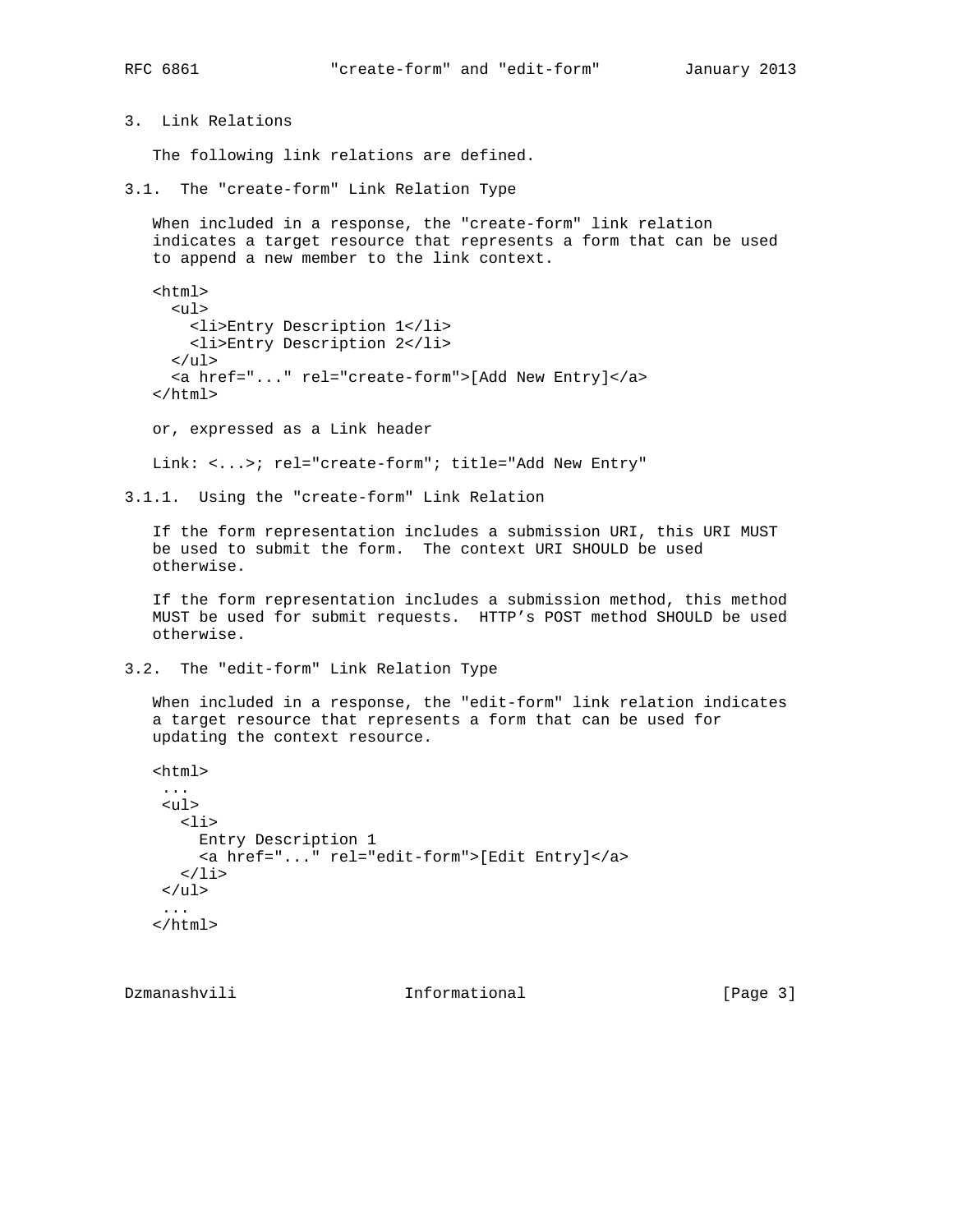or, expressed as a Link header

Link: <...>; rel="edit-form"; title="Edit Entry"

3.2.1. Using the "edit-form" Link Relation

 If the form representation includes a submission URI, this URI MUST be used to submit the form. The context URI SHOULD be used otherwise.

 If the form representation includes a submission method, this method MUST be used for submit requests. HTTP's PUT method SHOULD be used otherwise.

3.3. Error-Handling Example

 When submitting forms in unsupported media type format, service may respond to the client with HTTP's 415 Unsupported Media Type status code.

 HTTP/1.1 415 Unsupported Media Type Link: <...>; rel="create-form"; title="Create new entry" Content-Type: text/html Content-Length: ...

 <html> Use <a href="..." rel="create-form"> this form </a> to create a new entry. </html>

4. IANA Considerations

 IANA has registered the "create-form" and "edit-form" link relations below as per [RFC5988].

4.1. The Link Relation Registration "create-form"

Relation Name:

create-form

Description:

 The target IRI points to a resource where a submission form can be obtained.

Dzmanashvili 1000 Informational 1000 Informational [Page 4]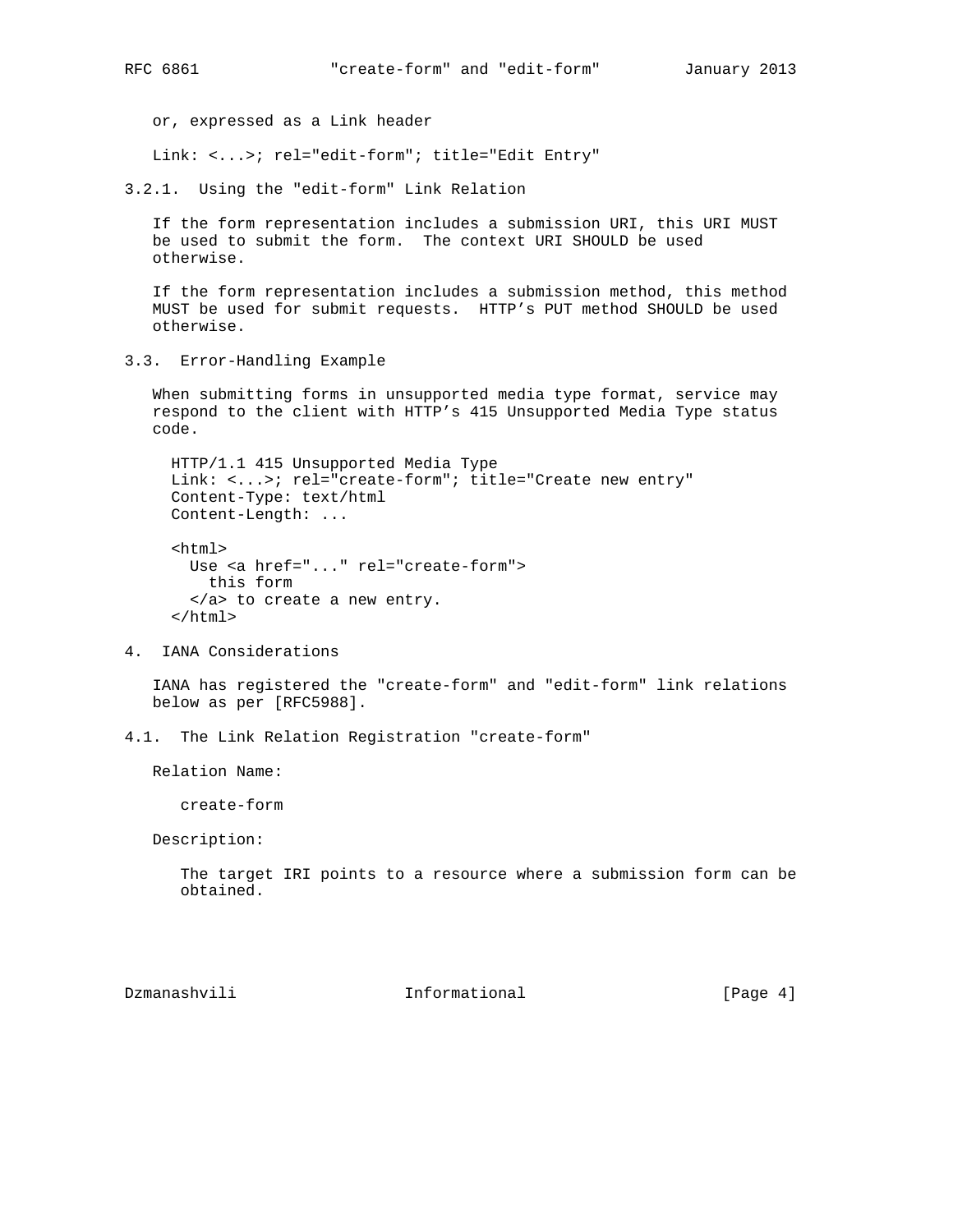Security considerations:

 Automated agents should take care when this relation crosses administrative domains (e.g., the URI has a different authority than the current document).

Reference:

See Section 3.

4.2. The Link Relation Registration "edit-form"

Relation Name:

edit-form

Description:

 The target IRI points to a resource where a submission form for editing the associated resource can be obtained.

Security Considerations:

 Automated agents should take care when this relation crosses administrative domains (e.g., the URI has a different authority than the current document).

Reference:

See Section 3.

5. Security Considerations

See Section 7 of RFC 5988 [RFC5988].

6. Internationalisation Considerations

See Section 8 of RFC 5988 [RFC5988].

- 7. Normative References
	- [RFC2119] Bradner, S., "Key words for use in RFCs to Indicate Requirement Levels", BCP 14, RFC 2119, March 1997.
	- [RFC5988] Nottingham, M., "Web Linking", RFC 5988, October 2010.

Dzmanashvili **Informational** Informational [Page 5]